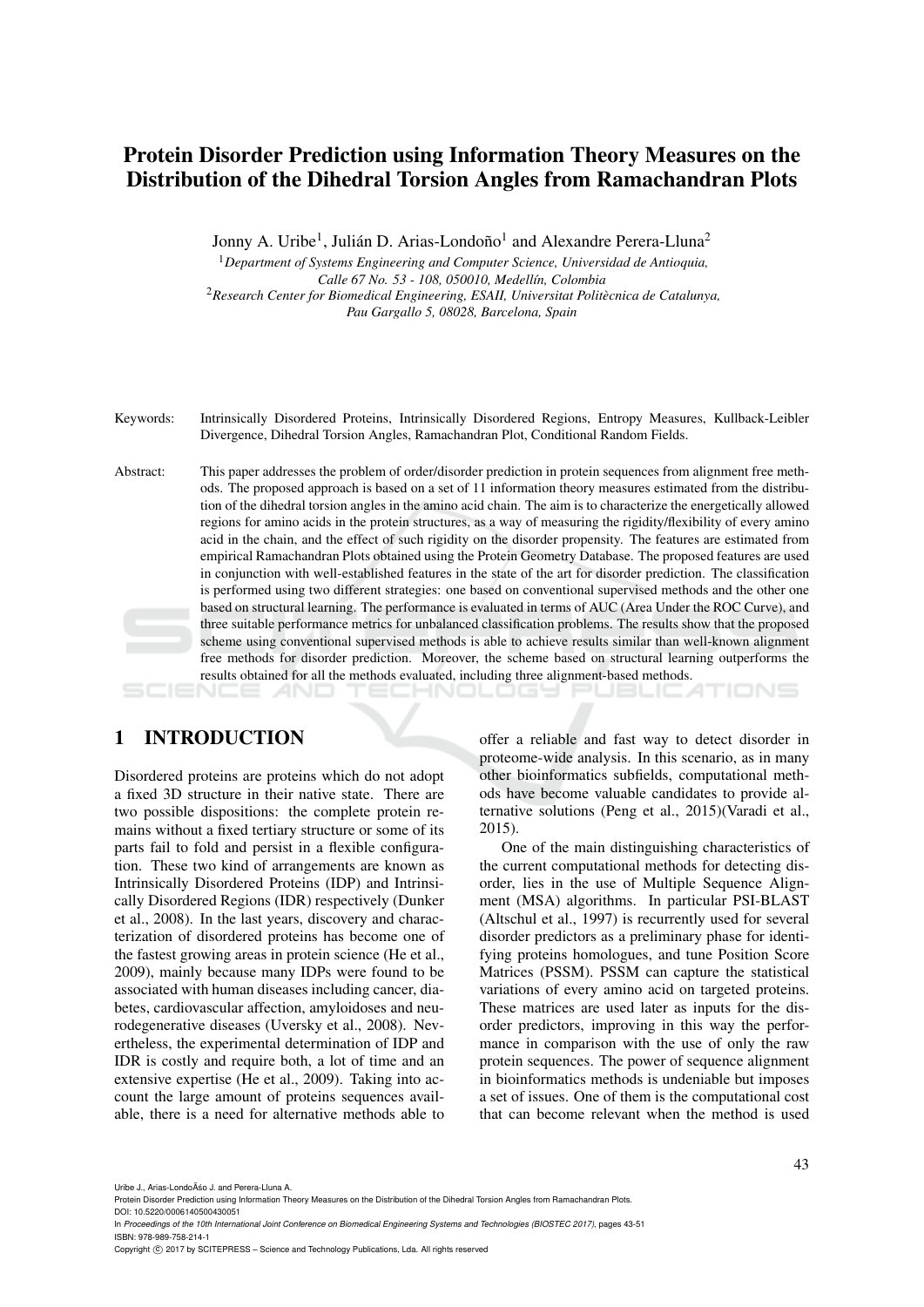on large scale proteome analysis (thousands to millions of proteins). A second and more relevant drawback is the implicit assumption that the proteins under evaluation have a pool of homologous proteins into the known databases, from which annotations can be transferred. In the disorder identification domain, some of the methods that take advantage of the MSA algorithms include PONDR (Xue et al., 2010), DISOPRED (Jones and Cozzetto, 2014) and SPINE-D (Zhang et al., 2012).

On the other hand, methods that avoid sequence alignment can reach more modest classification results on known datasets, but can be applied comparatively faster on huge databases of unlabeled proteins (DeForte and Uversky, 2016), and more importantly, they do not make assumptions about the existence of homologues proteins.

Among the most used alignment-free methods for protein disorder prediction are IUPRED and Espritz (Dosztnyi et al., 2005), (Walsh et al., 2012). IUPRED uses the amino acid pair interaction energy estimated using only the amino acid compositions, to create matrices of potentials between amino acids. The authors concluded that when a sequence contains few hydrophobic residues, the compositionbased mutual interaction energy will be small, indicating the lack of potential for folding. In IUPRED the scoring matrices were adjusted using a Support Vector Machine (SVM)(Vapnik, 1998) and independent models were created for short and long disorder regions. IUPRED is computationally fast and have been used in proteome-wide analyses (Oates et al., 2013) (Potenza et al., 2015). The systems that use predictors ensembles (metapredictors) recurrently included IUPRED as a component (Bulashevska and Eils, 2008) (Lieutaud et al., 2008), and in many works where new predictors are proposed, IUPRED is used as a baseline for comparison purposes (He et al., 2009)(Deng et al., 2012).

On the other hand, Espritz is based on a Bidirectional Recursive Neural Network whose inputs are 5 scales obtained from the clustering of AAindex properties (Kawashima and Kanehisa, 2000), and a onehot enconding vector of length 20, which identify the amino acid being modeled/evaluated at a time. It means that given an amino acid, this property vector will have a value 1 for only one position, and 0s for the 19 other positions. Espritz is also a fast predictor used in similar scenarios than IUPRED and therefore well suitable for performance comparison.

One strategy for improving the current protein disorder prediction levels, is to find novel characteristics that can carry information related to the folded or unfolded state of amino acids groups. Moreover, one of

the main challenges of the characterization methods used by disorder predictors, is be able to codify information about critical components responsible of proteins stability and/or related to the energetics of proteins folding. In this context, the dihedral torsion angles of the amino acid chain can play a relevant role, since they are commonly used to define the degrees of freedom of the residues, i.e. these angles contain information about restrictions, allowed values and tendencies associated to the secondary structure of the proteins (Hollingsworth and Karplus, 2010). Due to this fact, in (Baruah et al., 2015), the dihedral angles were used with the aim of estimating the conformational entropy of IDP, IDR, and completely ordered proteins. The proposed metric was found to be a potential measure for the discrimination of complete disordered vs complete ordered proteins.

The information about the set of torsion angles that one amino acid is able to access, can be found on graphical representations called Ramachandran plots (RP). RPs are empirical distributions of the torsion angles estimated from thousands of proteins with known structure. Therefore, RPs can be used to quantify the statistical preference that known proteins obey, and furthermore by using the RPs of adjacent amino acids in a protein, estimate the conditional relationships into an amino acid neighborhood.

Bearing this in mind, in this work a set of 11 information theory metrics estimated on empirical RPs, are used for the creation of sequence based features that allow the quantification of disorder tendency along a protein. The proposed features are based on entropy measures and divergences on RPs coming from individual, duples and triads of amino acids, and linking amino acid context for capturing disorder propensity. The measures between amino acids, are based on the estimation of conditional distributions between adjacent residues, and on the quantification of divergences among the marginal distributions of neighbor amino acids. Additionally, well-known characteristics for the detection of disorder are evaluated in conjunction with the proposed features. The classification of order/disorder is carried out using two different strategies: a conventional supervised learning method based on SVM and Random Forest, and a structural learning scheme based on Conditional Random Fields (CRFs) (Lafferty et al., 2001). CRFs are discriminative non-parametric models able to capture the correlation amongst neighboring labels in a sequence, therefore they are suitable for the annotation of amino acids as ordered/disordered considering the dependence into segments of the whole protein sequence.

The rest of the papers is organized as follows: sec-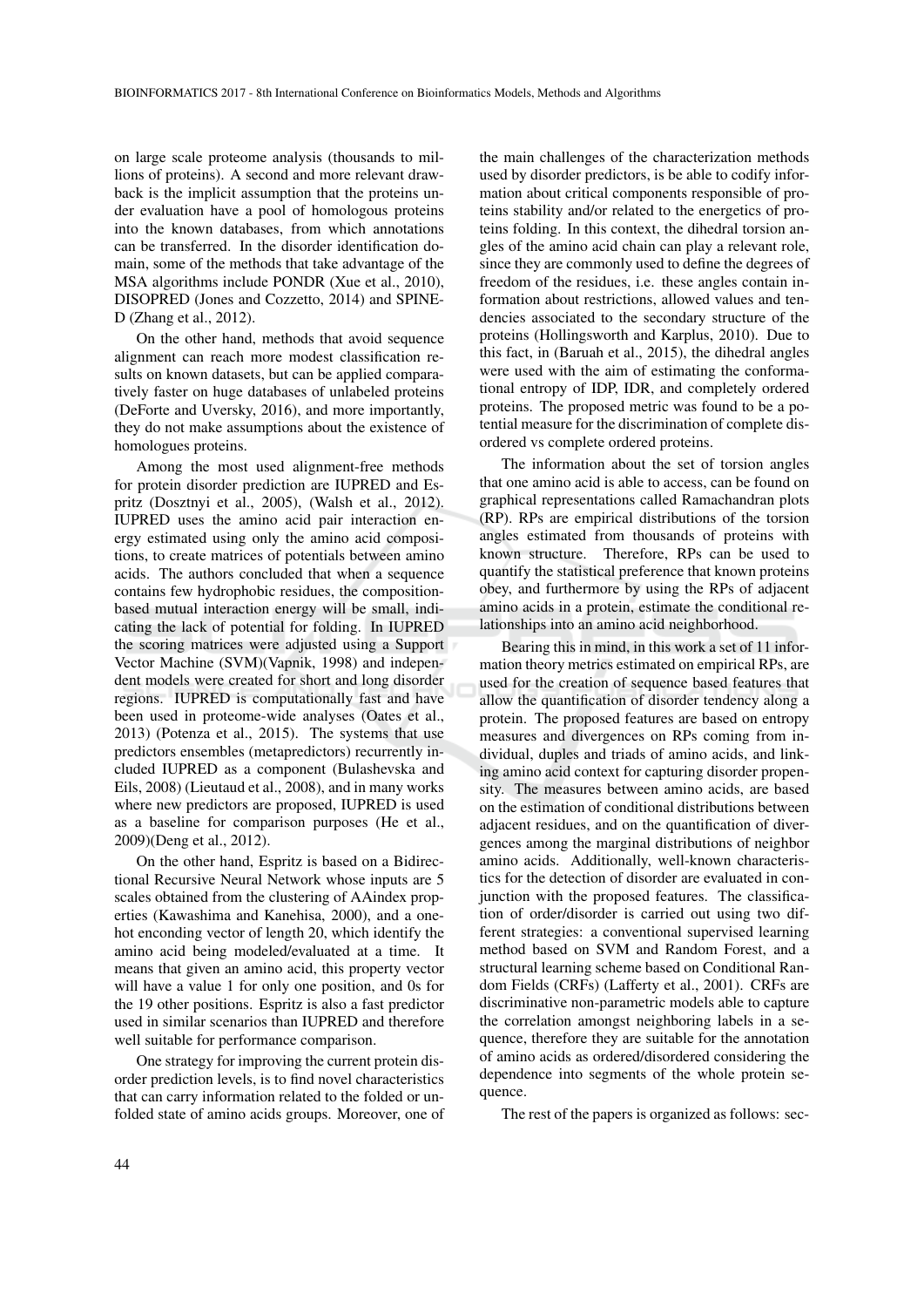tion 2 presents the set of variables proposed and the learning strategies. It also describes the dataset and the validation methodology. Section 3 presents the results obtained and finally section 4 includes some conclusions extracted from the work.

# 2 MATERIAL AND METHODS

## 2.1 Characterization

The RPs used in this work were obtained from the Protein Geometry Database (Berkholz et al., 2009), using a resolution of 5 degrees per bin. In this way φ and ψ coordinates took each 72 values, giving then 5184 discrete bins per amino acid. Intensities in every bin quantify the preference for a particular  $\phi$  and  $\psi$ configuration.

The 20 amino acids have different preference in the  $\phi$  and  $\psi$  space. This occurs because differences in the three-dimensional structure of the residues confer different ranges of flexibility. A plot showing some RPs for representative amino acids is shown in Figure 1. It is easy to note that the space explored by amino acid Proline is quite limited in comparison with other amino acids as, for example, Glycine. The backbone covalent link in Proline imposes strong rigidity on the molecule, reducing the possible  $\phi$  and  $\psi$  valid angles. By contrast, the residue in Glycine is just a single atom of hydrogen giving the molecule ample flexibility and also the possibility of exploring a bigger φ and ψ space. This kind of differences suggest that RPs can be used to quantify the flexibility tendency of amino acids and, consequently, create measures that contribute to identify the disordered regions.

#### 2.1.1 Metrics Estimated on Individual Amino Acids

Let us consider the RP of an aminoacid as a bivariate probability distribution, assuming the set of backbone dihedral angles  $\Phi$  and  $\Psi$  as random variables. As more "flexible" an amino acid is, more pairs of angles would be able to visit. A way to measure the rigidity/flexibility of one amino acid is by using the Shannon Entropy of the torsion angle distributions. Let  $P_a(\Phi = \phi, \Psi = \psi) = P_a(\phi, \psi)$  be the probability of taking the disposition given by the couple angles  $\phi$ and  $\psi$ , in the *a*-th amino acid; the Shannon entropy of the whole map can be expressed as

$$
Hs_a = -\sum_{\forall \phi} \sum_{\forall \psi} P_a(\phi, \psi) \log(P_a(\phi, \psi)) \tag{1}
$$

A low value of *H* indicates a "rigid" amino acid, i.e. an amino acid able to visit a less number of regions



Figure 1: Ramachandran Plots of some amino acids, Proline, Aspartic Acid, Tyrosine and Glycine. φ is along x-axis and  $\psi$  is along y-axis.

in the RP. Considering that relevant information can be diffused on map regions with low probability intensity, Renyi entropies were also used. The Renyi estimator of the individual RP entropy can be defined as

$$
Hr_a = \frac{1}{1-\alpha} \log \left( \sum_{\forall \phi} \sum_{\forall \psi} P_a(\phi, \psi)^{\alpha} \right). \tag{2}
$$

where the order parameter  $\alpha$  has the function of weighting probabilities values, in order to make low represented regions comparable to high populated ones. Another way to characterize the energetically allowed regions for amino acids in the protein structures, is by comparing the RP of individual amino acids with respect to a consensus RP. The consensus RP essentially contains all possible regions explored for any amino acid in the dataset. Relative variations of a given individual amino acid RPs, with respect to the consensus RP, offer a mechanism for capturing local preferences. Let  $R(\phi, \psi)$  denote the reference RP distribution, the difference between *R* and the RP distribution of the a-th amino acid can be estimated using the Kullback-Leibler (KL) divergence given by:

$$
D_a(R||P_a) = \sum_{\forall \phi} \sum_{\forall \psi} R(\phi, \psi) \log \frac{R(\phi, \psi)}{P_a(\phi, \psi)}.
$$
 (3)

#### 2.1.2 Metrics Estimated on Pairs of Amino Acids

Although considering individual amino acids is a good method for capturing information related to disorder, more powerful descriptors can be obtained if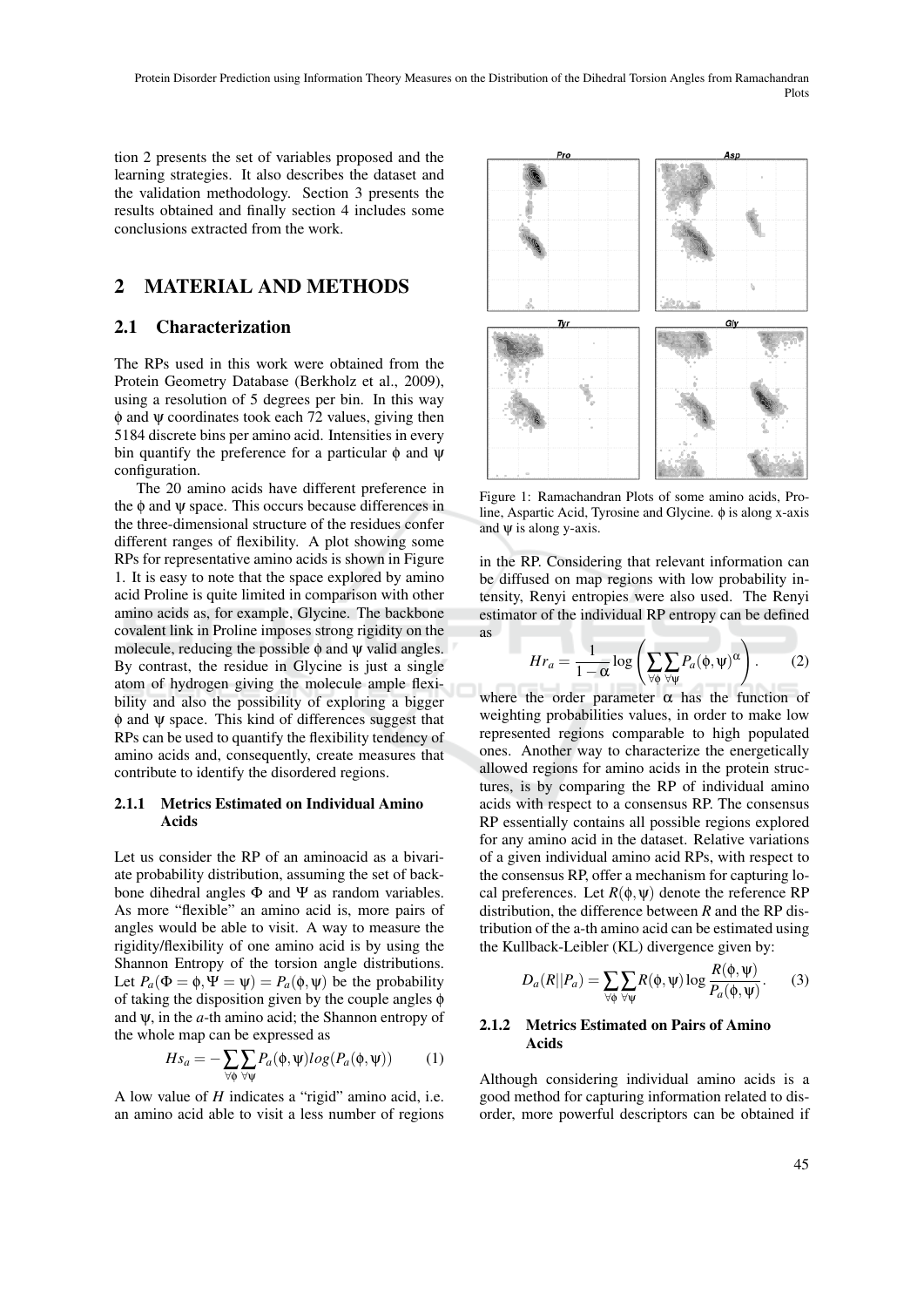sets of amino acids along the chain are studied. Using consecutive pairs of amino acids is a natural extension for investigating local interacting residues. Once again the KL divergence can be used for measuring the dissimilarities between all possible pairs of residues's RPs. The divergence between two amino acids *a* and *b* can be expressed as

$$
D_{ab}(P_a||P_b) = \sum_{\forall \phi} \sum_{\forall \psi} P_a(\phi, \psi) \log \frac{P_a(\phi, \psi)}{P_b(\phi, \psi)}
$$
(4)

Since KL divergence is not a symmetric measure, a commonly used symmetric version of KL is given by  $Ds_{ab} = \frac{1}{2}(D_{ab} + D_{ba})$ . This correspond to traversing the protein from N-terminus to C-terminus and vice-versa, and then averaging their contributions. Nevertheless, in previous experiments the values of  $D_{ab}(\cdot,\cdot)$  between the RPs  $P_a$  and  $P_b$  were almost equal to the symmetric version, so the one direction coding was finally employed.

The comparison carried out by  $D_{ab}(\cdot,\cdot)$  evaluates the dissimilarity between the energetically allowed regions for the *a*-th and *b*-th amino acids. However, by considering that consecutive amino acids in a protein share a dipetide plane, the dissimilarity between neighbors amino acids can be estimated using the distribution of the torsion angles  $\psi_i$  of the *i*-th amino acid, and the distribution of  $\phi_{i+1}$  of the next one. In order to quantify such a dissimilarity, the comparison between adjacent amino acids can be estimated evaluating the KL divergence between the marginal distributions  $P_i(\psi) = \sum_{\forall \phi} P_i(\phi, \psi)$ , and  $P_{i+1}(\phi) = \sum_{\forall \psi} P_{i+1}(\phi, \psi)$ . As in the former case, this measure can also be estimated by traversing the protein from N-terminus to C-terminus.

#### 2.1.3 Metrics Estimated on Triads of Amino Acids

Local interaction between amino acids can be explored beyond, for example using triplets, quatruples or quintuples. In this work a method for quantifying the local interaction between consecutive amino acids is proposed. The intuition behind the proposed method is to use the marginal distributions of torsion angles estimated from neighbors amino acids, to evaluate how one amino acid modify the regions in the RP that the torsion angles of the next one can visit. This analysis can be extended to chains of amino acids of arbitrary length. In this work this idea is explored for triads of amino acids.

Let us consider a triad of consecutive amino acids A, B, an C, as shown in Fig. 2. By assuming that the random variable  $\Psi_A$  (which denote the torsion angles  $\Psi$  in the *A*-th amino acid), is independent from

the random variable  $\Phi_B$ , the joint distribution between  $P_A(\psi)$  and  $P_B(\phi)$ , denoted by  $P_{AB}(\phi)$  can be estimated as the product between the two marginal distributions, when both random variables take the same value, i.e.  $P_{AB}(\phi) = P_A(\Psi = \phi)P_B(\Phi = \phi)$ . Taking into account that the set of torsion angles  $\Psi_B$  is limited directly by  $\Phi_B$  due to structural conformation restrictions, the conditional distribution  $P_B(\psi|\phi)$  can be expressed as



Figure 2: Schematic of a triads of amino acids A, B, and C, whose dependence can be represented using the conditional marginal distribution along the triads.

$$
P_B(\psi|\phi) = \frac{P_B(\psi,\phi)}{P_B(\phi)}
$$
 (5)

Assuming that  $\Phi_B$  is in turn limited by the set  $\Psi_A$ of the previous amino acid, the marginal distribution  $P_B(\psi)$  can be estimated conditioning it with respect the aminoacid A, by replacing  $P_B(\phi)$  with the joint distribution  $P_{AB}(\phi)$ . The marginal distribution  $P_B(\psi)$ can be expressed as

$$
P_B(\psi) = \sum_{\forall \phi} P_B(\psi | \phi) P_{AB}(\phi) \tag{6}
$$

The procedure can be extended to the next amino acid in a similar way, by using the former  $P_B(\psi)$  to estimate the joint distribution  $P_{BC}(\phi)$ . The entropy of the last "conditional" marginal distribution estimated in this way, can be considered as a metric of the variability in the energetically allowed regions of the last amino acid conditioned on the previous ones.

The final set of the proposed metrics included a simple dot product between marginal probabilities from consecutive RPs, the Shanon entropies estimated on the logarithm of the RPs, and two different Renyi entropies using the parameter *al pha* equal to 0.1 and 0.3.

Additionally characteristics with known relevance in the identification of disorder were used. This included secondary structure predictions from PSIPRED (McGuffin et al., 2000), selected physicalchemical properties from AAIndex (Kawashima and Kanehisa, 2000), pseudo amino acid compositions (Chou, 2001), pattern of asymmetric charge variation (Das et al., 2015), sequence complexity and a simple indicator of amino acid positions in the protein chain. Overall 85 properties are used, from these 11 are the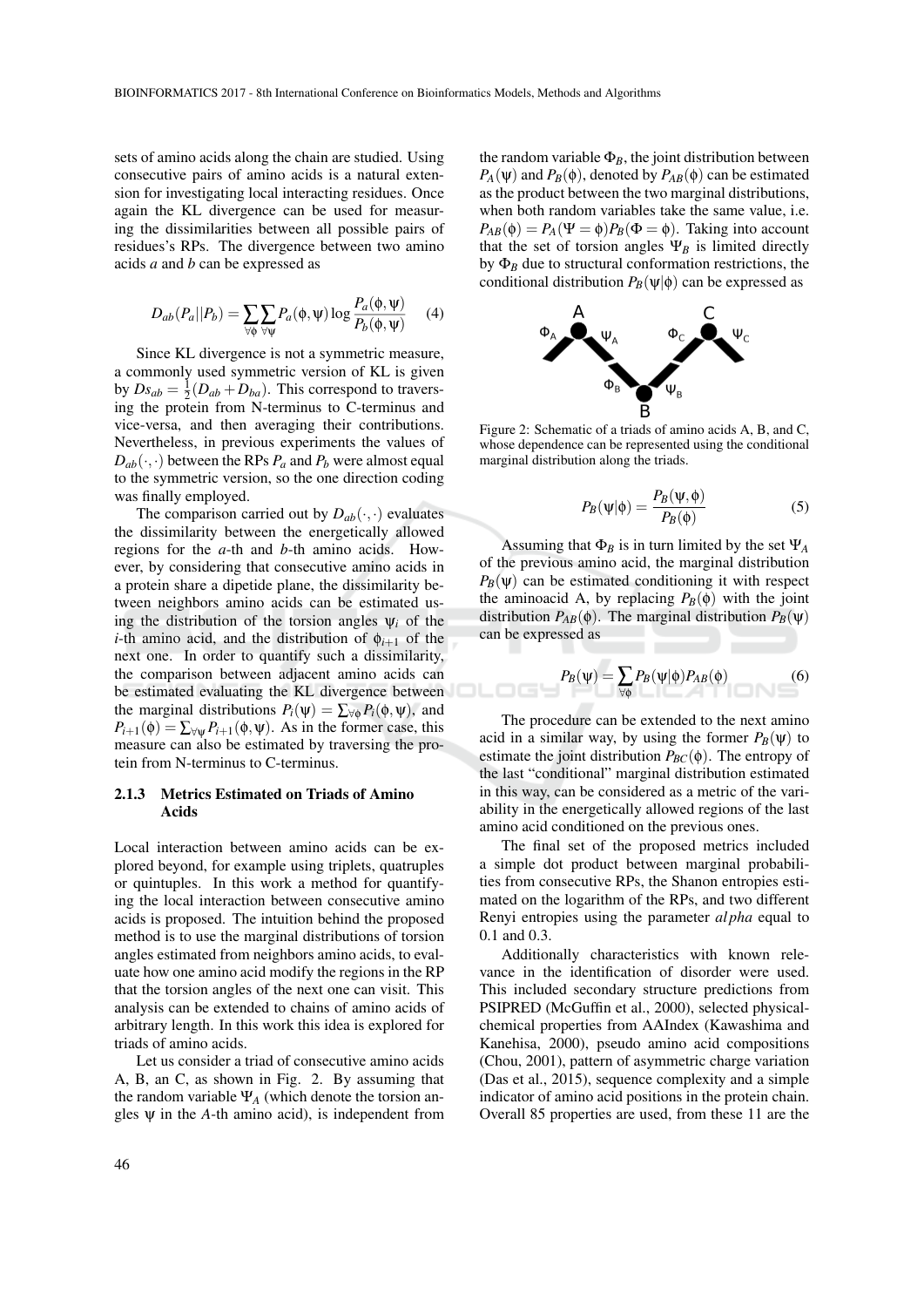ones proposed in this work and are summarized in Table 1. Details about complementary features can be found in the Appendix.

## 2.2 Classification Methods

Three different classification models were used in this work for identifying disordered and ordered amino acids. In first place Random Forest (RF) was used with 500 trees grown. The number of variables randomly sampled at each split was selected in cross validation on training data. The predictor based on the set of proposed measures and a Random Forest classifier, was named RF InfoThor.

On the other hand Support Vector Machines (SVM) were trained using a Gaussian RBF kernel. The regularization parameter *C* and the kernel bandwidth  $\sigma$ , were found through a grid search using training data. The predictor based on the set of proposed measures and a SVM classifier, was named SVM InfoThor.

The classification using RF and SVM, assumes that the label of each amino acid is independent from each other into the protein sequence. On the contrary, structural learning methods are able to model different statistical dependences among elements on a sequence. This is the case of the probabilistic models known as Conditional Random Fields (CRFs), which are able to segment and label sequence data (Lafferty et al., 2001). The CRFs have several advantages in comparison to more classical models for sequence classification such as hidden Markov models. To name just a few, CRFs belong to the class of discriminative models, so the try to model directly the conditional distribution of the labels given the input variables, which is more suitable for classification purposes. Besides, CRFs are not restricted to strong independence assumptions made in those models, and the loss function used for training is convex, guaranteeing convergence to the global optimum. In this work a Chain-structured CRF is used to model correlation amongst neighboring labels. The predictor based on the set of proposed measures and a CRF classifier, was named CRF InfoThor.

## 2.3 Experimental Setup

The proposed characterization methods were evaluated on the target data set and their result were compared with sequence based predictors: IUPRED and Espritz and also with MSA based methods, SPINE-D, DISOPRED and PONDR.

### 2.3.1 Data Sets

High quality and extensive disorder proteins databases are still a missing resource in the field. The most referenced and commonly used database is DisProt (Sickmeier et al., 2007) which contains manually curated annotations supported on scientific publications. Version 6.02 created in 2013 contains 694 proteins. Unfortunately DisProt is not free of problems, in particular the ordered residues are not labeled and many disordered regions have more than one annotation.

The SL benchmark data set (Sirota et al., 2010) is a subset of Disprot that mitigates some of these issues. For the sake of comparison with other predictions methods, the performance of the proposed measures was evaluated on the SL329 Data set, which was prepared in (Zhang et al., 2012). The referenced authors created the database selecting proteins with sequence homology less than (25%) from the SL benchmark data set. SL329 contains 329 proteins with 51292 ordered residues and 39544 disordered residues.

### 2.3.2 Model Validation

All the experiments were carried out using a 10 fold cross-validation strategy. In general data sets can include some level of imbalance between ordered and disordered proteins, then some metrics able to quantify the performance in such scenarios were included. The set of metrics used includes: *AUC*, *Sensitivity, Specificity, BACC, MCC and PExcess*. *AUC* refers to the area under the ROC curve, being disorder the positive class. *MCC* is the Matthews correlation coefficient, which according to (Baldi et al., 2000) is an appropriate measure of performance for unbalanced data sets. MCC can be estimated as  $MCC = \frac{TP \cdot TN - FP \cdot FN}{\sqrt{(TP + FP) \cdot (TP + FN) \cdot (TN + FP)}}$  $\frac{TP \cdot TN - FP \cdot FN}{(TP + FP) \cdot (TP + FN) \cdot (TN + FP) \cdot (TN + FN)}$ , where *TP* denotes True Positive, *TN* stands for True Negative, *FP* is False Positive and *FN* is False Negative.

On the other hand,  $B_{ACC}$  is the balanced accuracy which can be expressed as

$$
B_{ACC} = \frac{Sensi + Speci}{2} \tag{7}
$$

where *Sensi* =  $TP/(TP + FN)$ , and *Speci* =  $TN/(TN + FP)$  are the sensitivity and the specificity respectively. Finally, *PExcess* called the probability of excess, depends also on the *sensitivity* and *specificity* and can be expressed as  $P_{Excess} = Sensi + Speci - 1$ .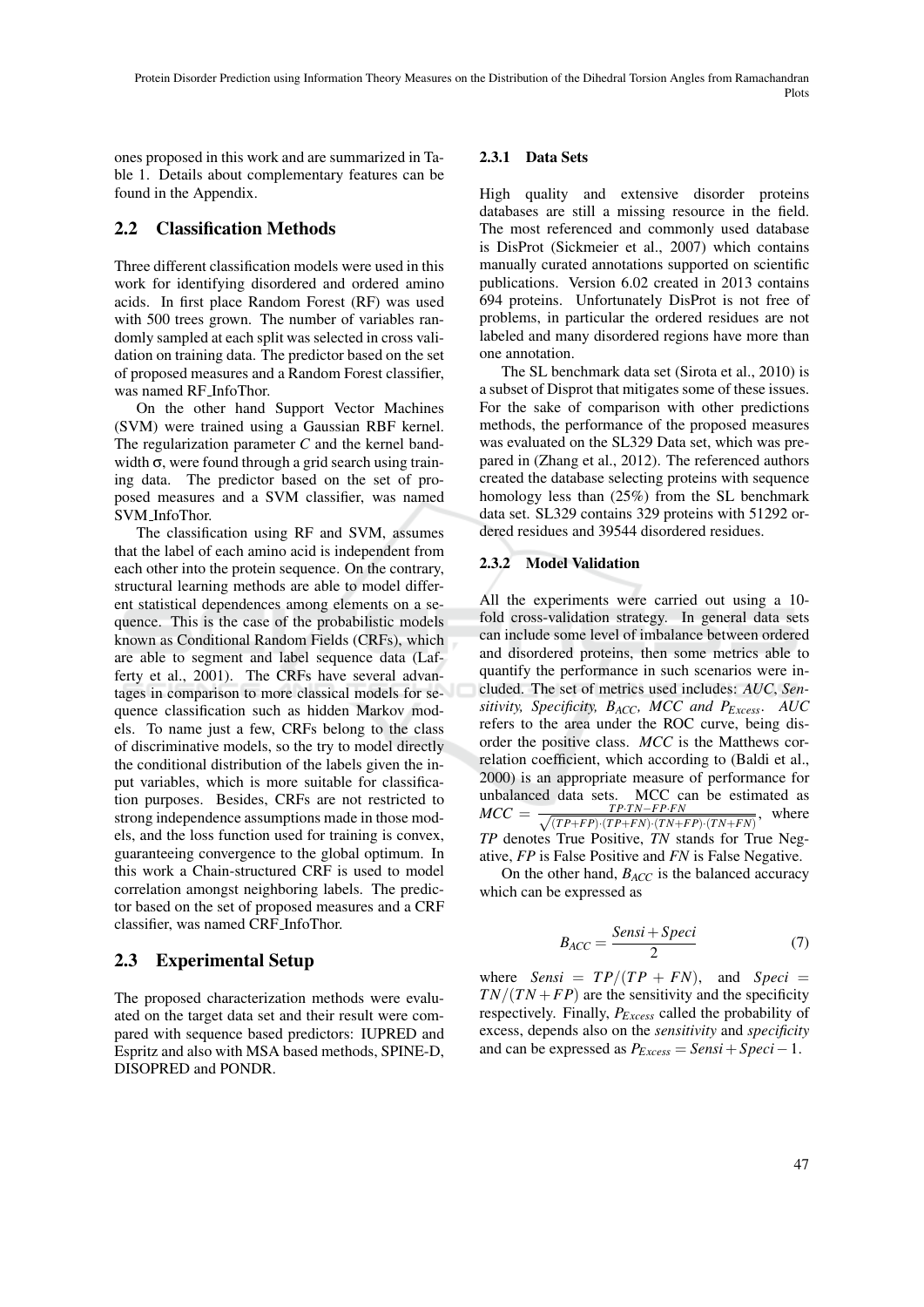| Descriptor name          | Description                                                                           |
|--------------------------|---------------------------------------------------------------------------------------|
| H <sub>s</sub> a         | Shanon entropy on the vectorized RPs of every single amino acid                       |
| $Hs$ density(a)          | Shanon entropy on the kernel density estimates of the vectorized RPs                  |
| Hs density $(log(a))$    | Shanon entropy on the estimated densities of the logarithm of the counts from the Rps |
| $Hr_a(0.1)Hr_a(0.31)$    | Renyi Entropy using alpha parameter 0.1 and 0.31 on the RPs matrices                  |
| <b>KL</b> individual RP  | Kullback-Leibler Divergence of individual amino acid RP and reference RP              |
| KL consecutive RPs       | Kullback-Leibler Divergence between every amino acid RP vs the next                   |
|                          | amino acid RP in the protein chain                                                    |
| KL Marg. Angles (eps)    | Kullback-Leibler Divergence on the marginals angles $\phi$ and $\psi$ of              |
|                          | neighborhood amino acids, adding a epsilon value on the distributions                 |
| KL Marg. Angles (freqs)  | Kullback-Leibler Divergence on the marginals angles $\phi$ and $\psi$ of              |
|                          | neighborhood amino acids, using densities estimates on marginal distributions         |
| Dot Product Marg. Angles | Dot product between the marginals angles $\phi$ and $\psi$                            |
| Marginal on Triads       | Marginal on cumulative $\phi$ angle triads                                            |

Table 1: Summary of Ramachandran Plot Based Metrics.

### 3 RESULTS

#### 3.1 Results on SL329 Data Set

Table 2 shows evaluation results on benchmark SL329 data set. It is possible to observe that the methods using sequence alignment (SPINE-D and DISOPRED) obtained better performance on this data set than IUPRED, as expected. On other hand, Espritz showed a good performance compared with MSA-based methods. The conventional proposed approaches, SVM InfoThor and RF InfoThor, got competitive results in MCC and balanced accuracy metrics when compared with IUPRED. However, it was the proposed structural learning scheme CRF InfoThor, which obtained the best performance among all the methods evaluated, and according to all the metrics. In terms of MCC and AUC, CRF InfoThor outperforms IUPRED in about 13% and 6% respectively, considering relative differences. CRF InfoThor also outperforms the state-of-art MSA-based methods, sometimes with a considerably margin, for example MCC metric of CRF InfoThor is 14% higher that the same value in PONDR-FIT. The performance of CRF InfoThor is better, although pretty close, to the one obtained by SPINE-D. This result could be explained due to the fact that SPINE-D corresponds to an adaptation of a secondary structure predictor, which was based on the prediction of torsion angles from sequence profiles (Faraggi et al., 2009) (Faraggi et al., 2012). CRF InfoThor can use information of torsion angles by applying a more simple strategy based only in the protein sequence, and without the need of using MSA algorithms.

Figure 3 shows in a simpler way the performance of the evaluated models. From it, is easier to observe how CRF InforThor metrics are comparable and even better with respect to the performance of the state-of-

| Table 2: Performance comparison among Disorder Identifi- |  |  |
|----------------------------------------------------------|--|--|
| cation Methods on SL329 data set.                        |  |  |

| <b>Method</b>  | <b>AUC</b> | <b>MCC</b>      | $B_{ACC}$ | $P_{Excess}$ |
|----------------|------------|-----------------|-----------|--------------|
| CRF_InfoThor   | 0.8876     | 0.6393          | 0.8172    | 0.6343       |
| SVM_InfoThor   | 0.8027     | $\sqrt{0.4789}$ | 0.7362    | 0.4724       |
| RF_InfoThor    | 0.8206     | 0.5092          | 0.7450    | 0.4899       |
| <b>SPINE-D</b> | 0.8860     | 0.6300          | 0.8150    | 0.6300       |
| DISOPRED2      | 0.8580     | 0.5900          | 0.7950    | 0.5900       |
| PONDR-FIT      | 0.8430     | 0.5500          | 0.7600    | 0.5200       |
| <b>IUPRED</b>  | 0.8392     | 0.5536          | 0.7575    | 0.5151       |
| Espritz        | 0.8632     | 0.6058          | 0.7981    | 0.5963       |



Figure 3: Performance comparison of methods evaluated on the SL329 data set.

#### art methods.

In order to evaluate the importance of the variables for the order/disorder prediction, the statistically most relevant variables were found using the SVM InfoThor model, following this scheme: The SVM was repeatedly trained using only one variable at a time, and AUC metric on test samples was used for ranking the features. This process was carried out in a 10-fold cross-validation test. The relative importance was later adjusted to a 0 to 100 scale, where 100 was indicative of the most important feature. Although this analysis ignores the contribution that covariated features provide to the classification performance, it is able to offer a first indication of the im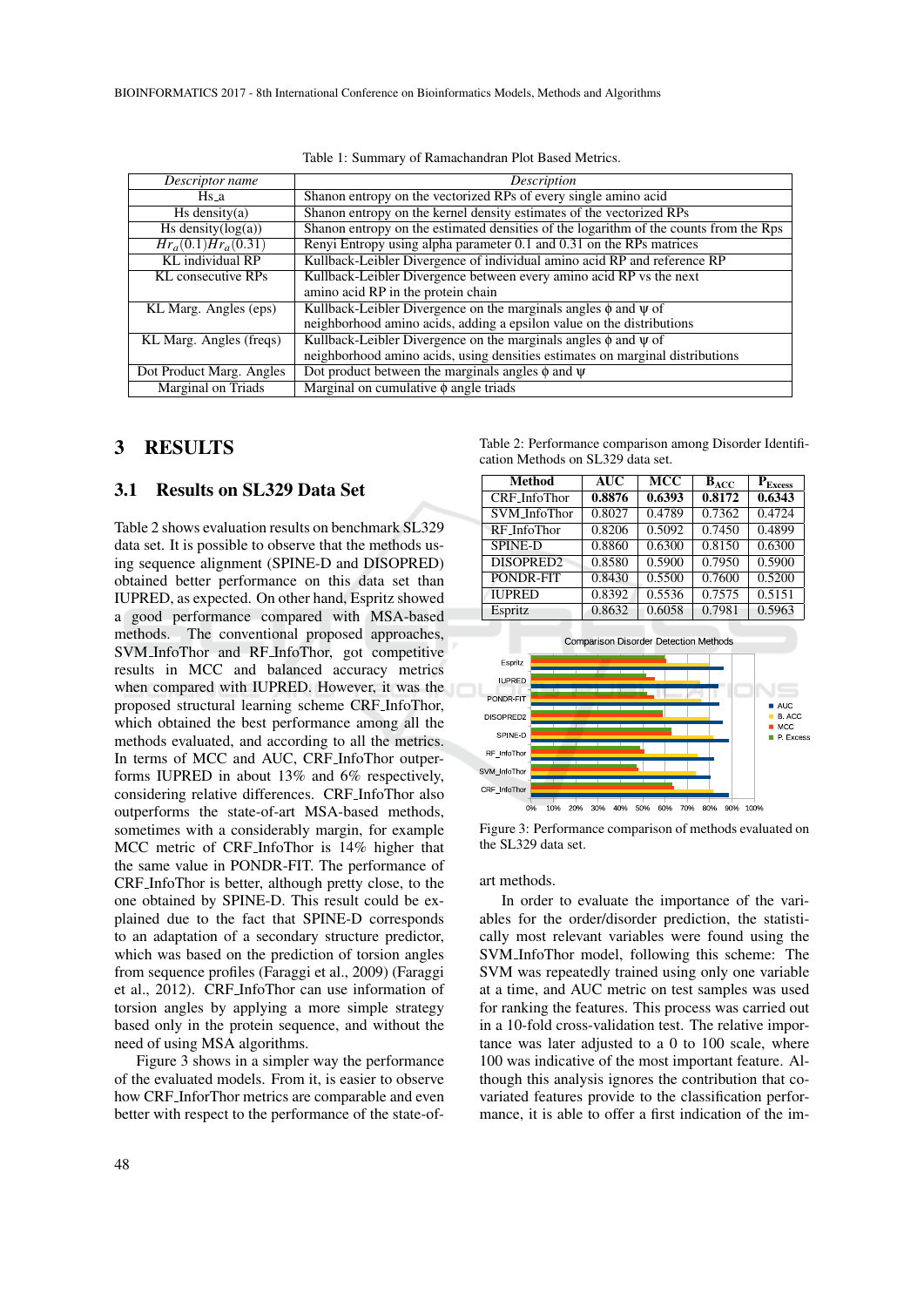pact that proposed characteristics have in the model.

According to this analysis, the 35 most important features are shown on Figure 4. RP based characteristics are signaled with horizontal dotted lines.

The complexity on the raw sequence is consistently the most valuable feature for discrimination. It is followed in relevance by the tuned scale IDPHydropathy and other already well known descriptors. It is notorious that the simple dot product metric, quantifying difference between marginal probabilities of φ and ψ consecutive amino acids, scored high in relevance. Some of the proposed characteristics were ranked also in this elite set, concretely: KL Marginal Angles (eps), KL Marginal Angles (freqs) and KL Divergence on RP. From this data, can be stated that the Kullback-Leibler divergence metrics on the marginals of RP distributions were key to reach the discriminative power of the model.

# 4 DISCUSSION AND CONCLUSIONS

Ramachandran Plot's importance in the determination of secondary and tertiary structure have been clearly recognized for many decades. Torsion angles between amino acids determine unequivocally the structural folding of proteins and thus RPs have been used as complementary tool for predicting and evaluating experimental found configurations of thousands of proteins. In this sense, RPs can be interpreted as probability distributions that allow to quantify the statistical preference that known proteins obey in relation with their torsion angles and secondary structure state.

In the case of disordered proteins, the challenge is immense because torsion angles between these amino acids explore continually many configuration states without converging to any particular point. The proposed features in this work, which are based on information theory metrics on the RPs, explore the discrimination capability of the information obtained from torsion angles of the chain. According to the results, the proposed metrics contain relevant information that can be used in combination with conventional features in the state-of-art, in order to improve the accuracy in the identification of disorder. Taking into account that the proposed features are estimated from RPs, they can be considered fast and easy to compute. Therefore, their use in proteome-wide analysis can be introduced easily.

Structural limitations permit to assume that amino acids in disorder, are also confined to the allowed regions in the RPs, but the dynamical rules governing torsion angle variation remain unknown. For some



Figure 4: Boxplots of Feature Relevance for the 35 most important features on the 10 CV SVM model, trained on SL329 Dataset. Importance is measured in a 0-100 scale, being 100 the value of the most important feature. Horizontal lines signal the proposed RP derived features.

IDR their propensities to shape into an specific secondary structure after binding, show that assuming completely randomness on the torsion angles of disordered amino acids is almost surely not appropriate (Uversky, 2013). In the context of IDPs, empirical known RPs can be considered as statistical cumulative values from a related process focused in folding the protein; process that is intentionally and subtly avoided by the disordered amino acids. Accordingly, the empirical RPs give indirect indications of the disorder in proteins and can be used as source of information for training disorder predictors. The combination of the proposed features and CRF reached better performance than state-of-art predictors on the evaluated data set, without the need of include a previous MSA stage. This encourages future work in the im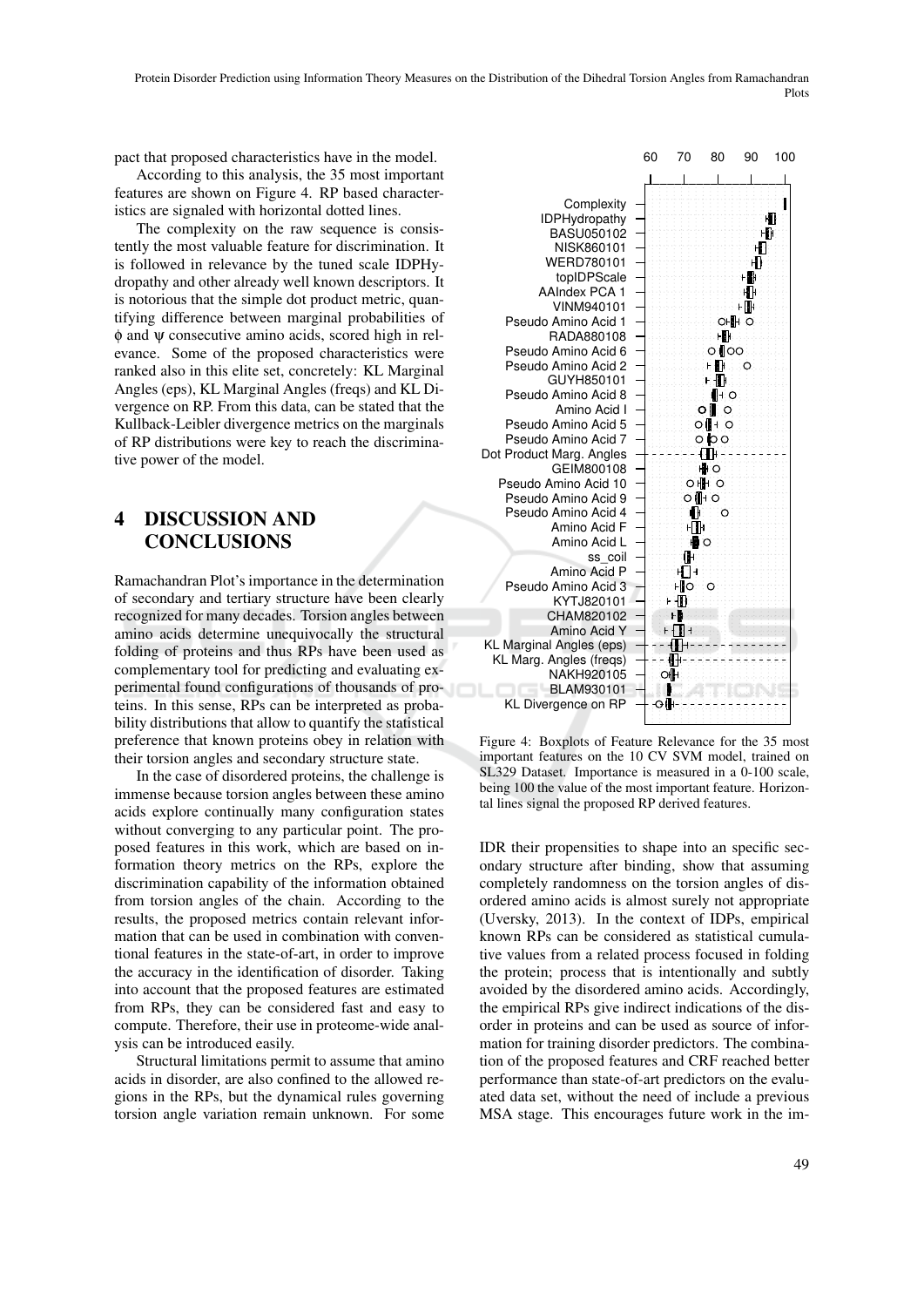provement of the characterization phase based on the RPs and the evaluation of other classification strategies, that can take even more advantage of the new features. It is clear also that the proposed methodology must be evaluated on large data sets as those resources become available.

## **REFERENCES**

- Altschul, S. F., Madden, T. L., Schäffer, A. A., Zhang, J., Zhang, Z., Miller, W., and Lipman, D. J. (1997). Gapped blast and psi-blast: a new generation of protein database search programs. *Nucleic acids research*, 25(17):3389–3402.
- Baldi, P., Brunak, S., Chauvin, Y., Andersen, C. A., and Nielsen, H. (2000). Assessing the accuracy of prediction algorithms for classification: an overview. *Bioinformatics*, 16(5):412–424.
- Baruah, A., Rani, P., and Biswas, P. (2015). Conformational entropy of intrinsically disordered proteins from amino acid triads. *Scientific reports*, 5.
- Berkholz, D. S., Krenesky, P. B., Davidson, J. R., and Karplus, P. A. (2009). Protein Geometry Database: a flexible engine to explore backbone conformations and their relationships to covalent geometry. *Nucleic acids research*, page gkp1013.
- Bulashevska, A. and Eils, R. (2008). Using Bayesian multinomial classifier to predict whether a given protein sequence is intrinsically disordered. *Journal of theoretical biology*, 254(4):799–803.
- Campen, A., Williams, R. M., Brown, C. J., Meng, J., Uversky, V. N., and Dunker, A. K. (2008). TOP-IDP-scale: a new amino acid scale measuring propensity for intrinsic disorder. *Protein and peptide letters*, 15(9):956.
- Chou, K.-C. (2001). Prediction of protein cellular attributes using pseudo-amino acid composition. *Proteins: Structure, Function, and Bioinformatics*, 43(3):246– 255.
- Das, R. K., Ruff, K. M., and Pappu, R. V. (2015). Relating sequence encoded information to form and function of intrinsically disordered proteins. *Current opinion in structural biology*, 32:102–112.
- DeForte, S. and Uversky, V. N. (2016). Order, disorder, and everything in between. *Molecules*, 21(8):1090.
- Deng, X., Eickholt, J., and Cheng, J. (2012). A comprehensive overview of computational protein disorder prediction methods. *Molecular BioSystems*, 8(1):114– 121.
- Dosztnyi, Z., Csizmok, V., Tompa, P., and Simon, I. (2005). IUPred: web server for the prediction of intrinsically unstructured regions of proteins based on estimated energy content. *Bioinformatics*, 21(16):3433–3434.
- Dunker, A. K., Oldfield, C. J., Meng, J., Romero, P., Yang, J. Y., Chen, J. W., Vacic, V., Obradovic, Z., and Uversky, V. N. (2008). The unfoldomics decade: an update on intrinsically disordered proteins. *BMC genomics*, 9(Suppl 2):S1.
- Faraggi, E., Yang, Y., Zhang, S., and Zhou, Y. (2009). Predicting continuous local structure and the effect of its substitution for secondary structure in fragment-free protein structure prediction. *Structure*, 17(11):1515– 1527.
- Faraggi, E., Zhang, T., Yang, Y., Kurgan, L., and Zhou, Y. (2012). SPINE X: improving protein secondary structure prediction by multistep learning coupled with prediction of solvent accessible surface area and backbone torsion angles. *Journal of computational chemistry*, 33(3):259–267.
- He, B., Wang, K., Liu, Y., Xue, B., Uversky, V. N., and Dunker, A. K. (2009). Predicting intrinsic disorder in proteins: an overview. *Cell research*, 19(8):929–949.
- Hollingsworth, S. A. and Karplus, P. A. (2010). A fresh look at the Ramachandran plot and the occurrence of standard structures in proteins. *Biomolecular concepts*, 1(3-4):271–283.
- Huang, F., Oldfield, C. J., Xue, B., Hsu, W.-L., Meng, J., Liu, X., Shen, L., Romero, P., Uversky, V. N., and Dunker, A. K. (2014). Improving protein orderdisorder classification using charge-hydropathy plots. *BMC bioinformatics*, 15(Suppl 17):S4.
- Jones, D. T. and Cozzetto, D. (2014). DISOPRED3: precise disordered region predictions with annotated proteinbinding activity. *Bioinformatics*, page btu744.
- Kawashima, S. and Kanehisa, M. (2000). AAindex: amino acid index database. *Nucleic acids research*, 28(1):374–374.
- Lafferty, J., McCallum, A., and Pereira, F. (2001). Conditional random fields: Probabilistic models for segmenting and labeling sequence data. In *Proceedings of the 18h International Conference on Machine Learning - ICML 2001*, pages 282–289.
- Lieutaud, P., Canard, B., and Longhi, S. (2008). MeDor: a metaserver for predicting protein disorder. *BMC genomics*, 9(Suppl 2):S25.
- McGuffin, L. J., Bryson, K., and Jones, D. T. (2000). The PSIPRED protein structure prediction server. *Bioinformatics*, 16(4):404–405.
- Oates, M. E., Romero, P., Ishida, T., Ghalwash, M., Mizianty, M. J., Xue, B., Dosztnyi, Z., Uversky, V. N., Obradovic, Z., Kurgan, L., and others (2013). D2p2: database of disordered protein predictions. *Nucleic acids research*, 41(D1):D508–D516.
- Peng, Z., Yan, J., Fan, X., Mizianty, M. J., Xue, B., Wang, K., Hu, G., Uversky, V. N., and Kurgan, L. (2015). Exceptionally abundant exceptions: comprehensive characterization of intrinsic disorder in all domains of life. *Cellular and Molecular Life Sciences*, 72(1):137– 151.
- Potenza, E., Di Domenico, T., Walsh, I., and Tosatto, S. C. (2015). MobiDB 2.0: an improved database of intrinsically disordered and mobile proteins. *Nucleic acids research*, 43(D1):D315–D320.
- Sickmeier, M., Hamilton, J. A., LeGall, T., Vacic, V., Cortese, M. S., Tantos, A., Szabo, B., Tompa, P., Chen, J., Uversky, V. N., and others (2007). DisProt: the database of disordered proteins. *Nucleic acids research*, 35(suppl 1):D786–D793.